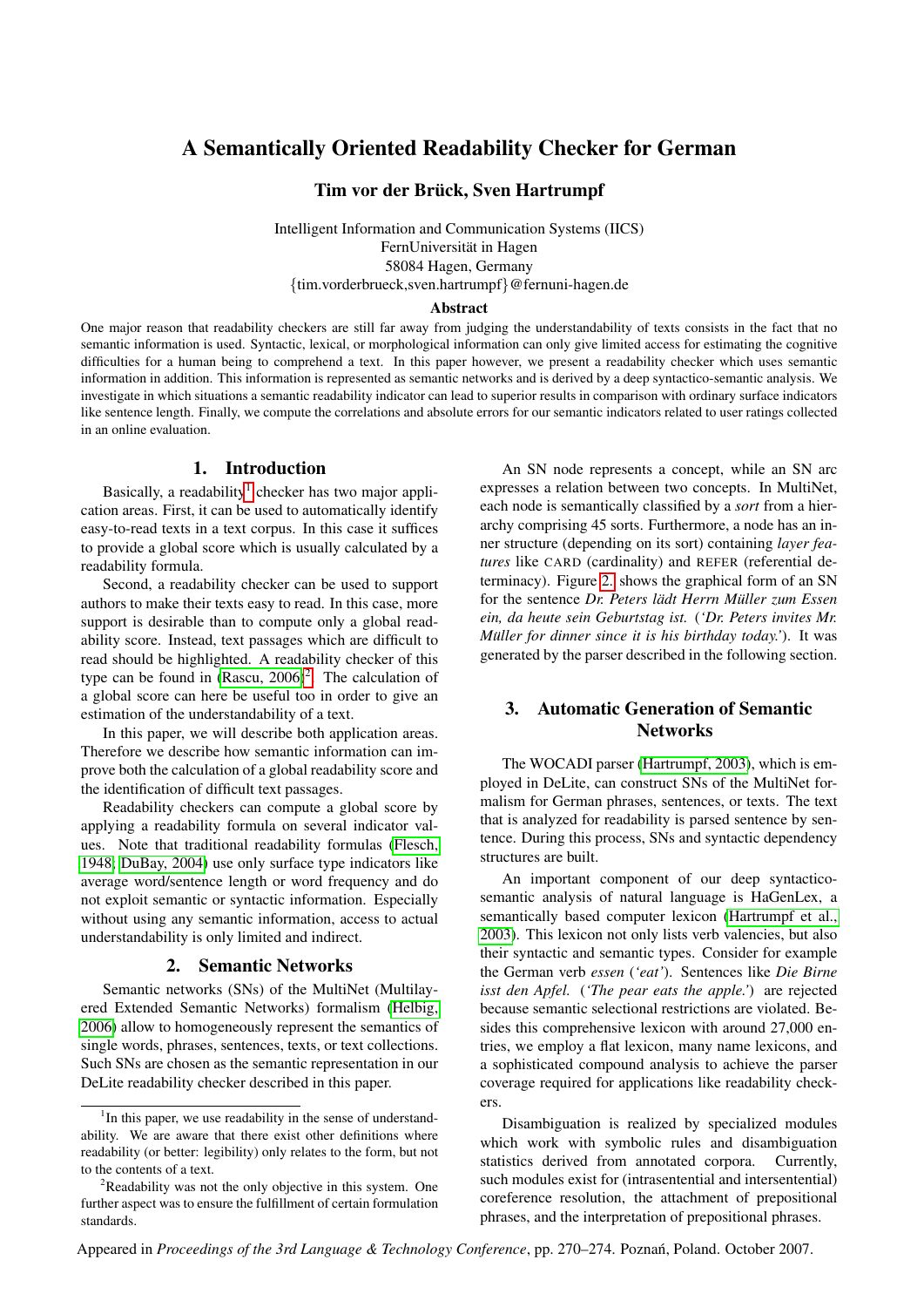

Figure 1: Example of an SN from the WOCADI parser (node names are translated from German). The sort of a node is written as a subscript of the node name. The feature structure below a node name shows layer features and their values. Each arc is labeled with a MultiNet relation. To simplify the graph topology, SUB and SUBS arcs are folded below the start nodes. Labels at the start and at the end of an arc indicate the so-called knowledge type, e.g. categorical (c) and situational (s); see for details.

#### 4. **Conception of Our Readability Checker**

Readability can be measured by way of numerous readability criteria. Each criterion (like semantic complexity) can be realized or approximated by one or more operable (i.e. implementable) readability indicators (like number of propositions per sentence, longest path in the SN, etc.). Note that an indicator can only be applied on a specific type of text segments which we call the segment  $type<sup>3</sup>$  of this indicator, e.g. the indicator Number of Propositions per Sentence can only be applied on an entire sentence but not on single words. We differentiate between the segment types word, phrase, sentence, and text.

#### 4.1. Calculating a Global Readability Score

A single indicator value has only limited account for describing the readability of a text. However we can calculate a global readability score by combining the individual readability indicators. To do this each indicator value has to be known at the text level. For some indicators this information is not known a priori (e.g. the binary indicator *Abstract Noun* operates on the word level) and has to be derived first. We do this by averaging the values of such indicators on all text segments those indicators are applicable to (having the correct segment type).

It should be kept in mind that the value ranges of readability indicators can be quite different. The sentence length, for example, usually varies from 5 to 30, while the ratio of nouns which have an abstract meaning is constrained between zero and one. Thus all indicator values have to be mapped to a common interval before they can be combined. We achieve this with a sigmoid function.

#### 4.2. Highlighting Text Segments

We compute an indicator value for each text segment this indicator is applicable to. If that value exceeds a certain threshold the associated text segment is highlighted. For example, if the threshold for the indicator Number of Concept Nodes in the SN is 10, all sentences having 11 or more concept nodes will be highlighted.

We experienced that this approach did not suffice. Sometimes it is important for an exact understanding of the readability problem to highlight additional text segments. We call these text segments supplementary highlight segments in contrast to the primary highlight segments which directly refer to the found readability defect. Note that the segment type of a supplementary highlight segment does not have to match the segment type of the associated primary highlight segment.

In the following section, we describe some of the most important semantic readability indicators. For more motivation and references to the literature (e.g. from psycholinguistics) please see (Hartrumpf et al., 2006).

Appeared in Proceedings of the 3rd Language & Technology Conference, pp. 270–274. Poznań, Poland. October 2007.

<span id="page-1-0"></span> $3$ In some rare cases the applicability is further restricted, e.g. the indicator Number of Reference Candidates is not applicable to all kinds of words but only to pronouns.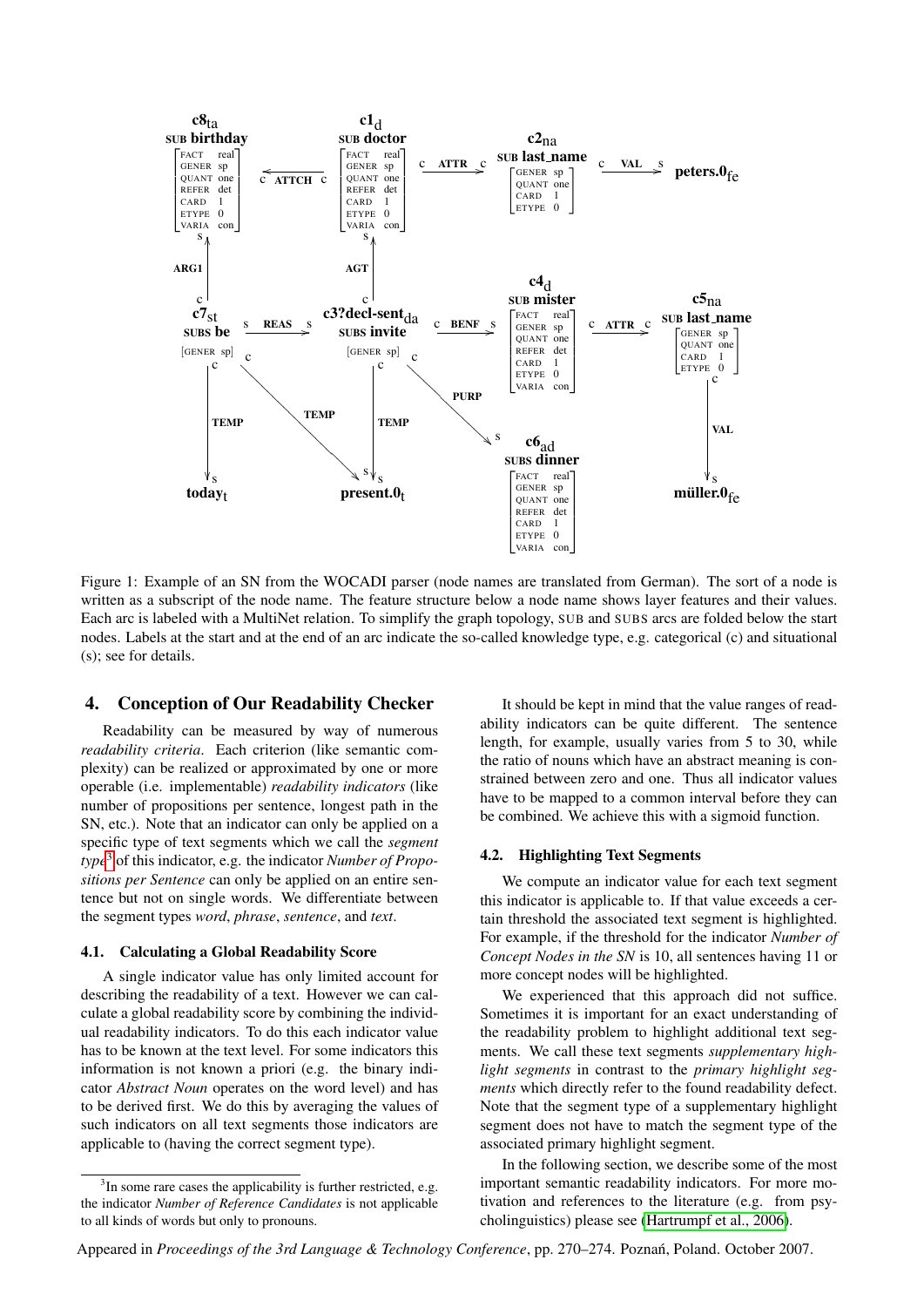# 5. Semantically Oriented Readability Indicators

## 5.1. Abstract and Concrete Nouns

A high proportion of abstract nouns can deteriorate text readability [\(Groeben, 1982\)](#page-4-7). A noun is considered as abstract if it does not directly refer to a visible object. The binary information whether a noun is abstract or not is available from our semantically oriented lexicon. The annotation is made on concepts and not on words since a word can have both abstract and concrete readings. For example, the German word *Platz* can mean *a place in a city* (like a plaza) which is a visible, concrete object. Alternatively, it can mean space like in the sentence: *Im Englisch-Kurs ist kein Platz frei.* (*'There is no space left in the English course.'*).

#### <span id="page-2-0"></span>5.2. Multiple Negations

Multiple negations can make a sentence more difficult to understand [\(Groeben, 1982\)](#page-4-7) and should be avoided if a positive formulation is possible. There exist many possibilities to convey negation in German [\(Drosdowski,](#page-4-8) [1995\)](#page-4-8). Negation can be expressed by special words, e.g. *nicht* (*'not'*) and *niemals* (*'never'*), or prefixes, e.g. *unmöglich ('impossible')* is the antonym of *möglich ('possible'*). While special words are quite easy to recognize this is not the case for negation prefixes. First, such a prefix is not trivial to recognize, e.g. the German word *unterirdisch* does not contain the negation prefix *un*, but the prefix *unter* (*'under'*), which has a completely different meaning. Second, in some cases a word contains actually a negation prefix, but it is not used as a negation, e.g. the adjective *unheimlich* (*'weird'*) is not an antonym of *heimlich* (*'secret'*). However if semantic information is available this problem can be handled quite easily. Consider we have some word  $w$  which is the concatenation of the prefix *un* and a word  $v$ . We can infer that  $w$  is a negated adjective if  $w$  is an antonym of  $v$  which means that the lexicon contains an ANTO (antonymy) relation connecting  $v$  and  $w$ . Note that there exist several algorithms to extract semantic relations like ANTO by analyzing large text corpora. These methods would save the work to manually add ANTO relations to the lexicon; however, for cases like *unheimlich* and *heimlich* above, special treatment (or manual correction) is needed.

A special case of negations are *double negations*. A sentence contains a double negation if a similar (but not the same) semantics can be achieved by dropping two negations occurring in this sentence. This effect takes place if one negation is in the scope of another. Note that there are also sentences which contain triple or quadruple negations, e.g. the sentence *Ich glaube nicht, dass Peter nicht denkt, dass der Film nicht uninteressant ist.* (*'I do not believe that Peter does not think that the movie is not uninteresting.'*) contains a quadruple negation. In almost all cases, double negations are redundant and should be avoided. A double negation can relate to a sentence, to a phrase, or only to a word. Our readability checker can recognize several different kinds of double negations, e.g. a double negation occurs in a sentence if the sentence node

is associated to the facticity (layer feature FACT) *nonreal* and is connected to the modality non.0 by a MODL (modality) relation; see [\(Helbig, 2006\)](#page-4-3) for details on the semantic representation.

#### 5.3. Indicators Concerning Anaphors

Several readability problems can concern anaphors. Consider again the following sentence: *Dr. Peters lädt Herrn Muller zum Essen ein, da heute sein Geburtstag ist. ¨* ('Dr. Peters invites Mr. Müller for dinner since it is his *birthday today.'*). The possessive determiner *sein* (*'his'*) can either relate to the antecedent candidate *Dr. Peters* or to the antecedent candidate *Mr. Müller*. (Figure [2.](#page-0-2) shows the SN of this sentence, where the first antecedent candidate has been chosen.) For a better understanding this sentence should be reformulated, e.g. by replacing the anaphor by either *Dr. Peters* or *Mr. Müller*. Thus we introduced a readability indicator counting the number of possible antecedents for each anaphor. If used in an authoring tool, we propose to mark the anaphor as primary and the antecedents as supplementary highlight segments if this indicator value exceeds the associated threshold (e.g. 1).

Furthermore an anaphoric reference can be difficult to resolve if the antecedent is too far away from the anaphor. The distance can be measured in words, sentences, or more semantically and psycholinguistically motivated by intervening entities (or discourse referents). Finally, we also use an indicator to check if there exists at least one antecedent for each anaphor.

#### 5.4. Number of Propositions per Sentence

A further measure for sentence complexity is the number of SN nodes which bear the semantic sort *si* (situation, like *to discuss*) or *abs* (abstract situation; for nominalized verbs like *discussion*) or one of their subsorts. Such nodes correspond to the propositions in a given sentence. This indicator is correlated to the sentence length since a long sentence usually contains also several propositions. However this is not always the case. Consider for example the following long sentence: *Anwesend waren Dr. Schulz, Dr. Peters, Herr Werner, Frau Brand, Herr Mustermann, Herr Frank, Dr. Grainer, [. . . ].* (*'Dr. Schulz, Dr. Peters, Mr. Werner, Mrs. Brand, Mr. Mustermann, Mr. Frank, Dr. Grainer, [...] were present.'*) which contains only a single proposition. Long item lists usually do not degrade readability [\(Langer et al., 1981\)](#page-4-9). Therefore in such situations the readability can more appropriately be judged by the indicator *Number of Propositions per Sentence* than by sentence length.

Also the opposite effect can be found: a quite short sentence can contain many propositions (for example expressed by participle constructions). The indicator *Sentence Length* would not be violated, while the sentence is definitely hard to read, e.g. *The man* running *downhill and* meeting *the colleague* walking *to the office* fell *over a dog* chased *by a boy.* This sentence contains five propositions and is definitely hard to understand.

Appeared in *Proceedings of the 3rd Language & Technology Conference*, pp. 270–274. Poznan, Poland. October 2007. ´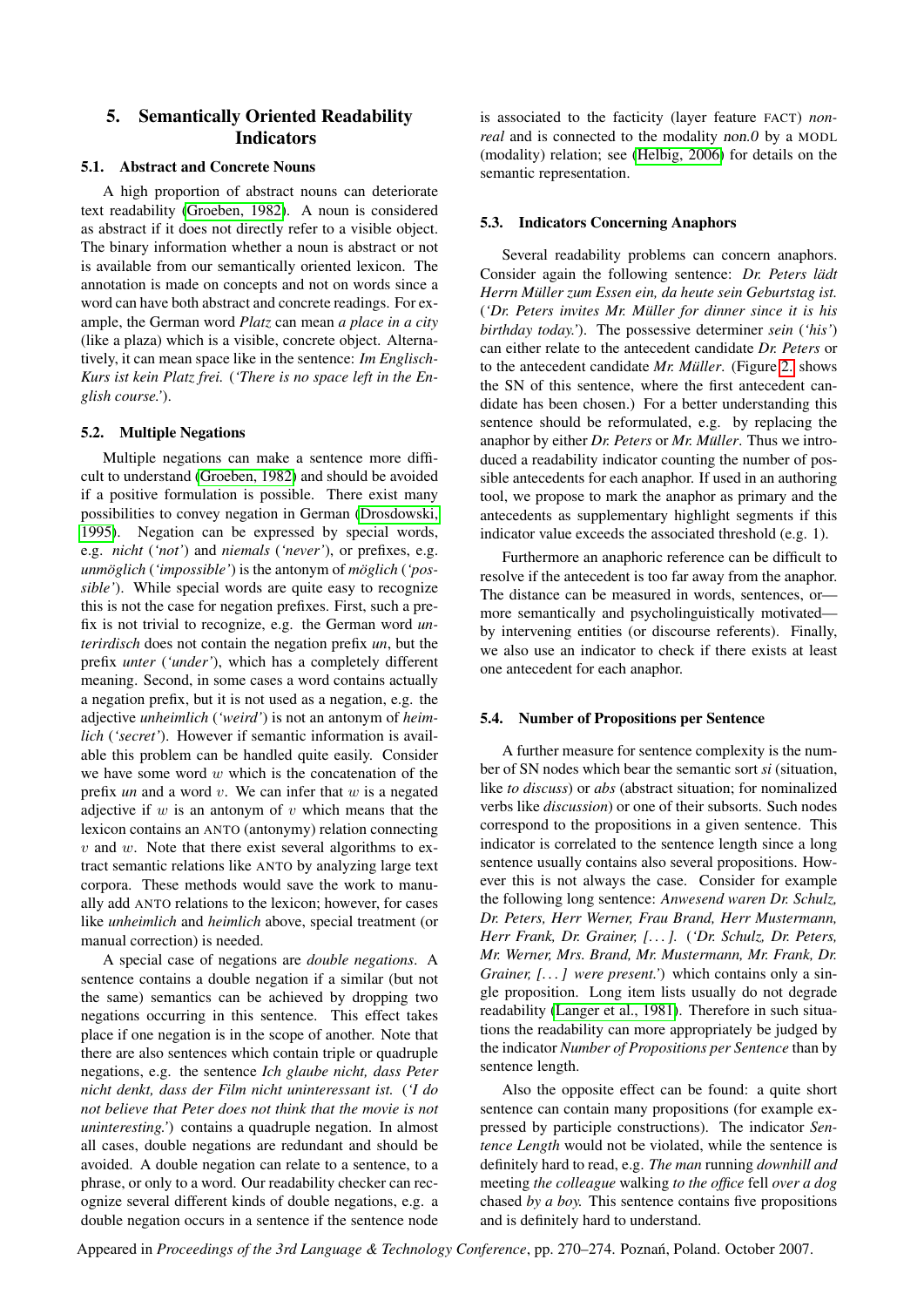#### 5.5. Longest Path in the SN

Information is often more difficult to understand if the constituents depend on each other and therefore a sequential interpretation is necessary. Consider for example the easy-to-read sentence *Ich besuche meine Schwiegermutter, meinen Onkel und meine Kusine.* (*'I visit my mother-inlaw, my uncle, and my cousin.'*). Since the constituents in the coordination do not depend on each other they can be interpreted in parallel which makes the sentence easy to understand. However, this is not the case for the following sentence where the constituents have to be interpreted sequentially: *Ich besuche die Schwiegermutter des Onkels meiner Kusine.* (*'I visit the mother-in-law of the uncle of my cousin.'*) Similar effects can be observed in connection with negations where the special phenomena of double negations can emerge (see Section [5.2.\)](#page-2-0). Sequentially interpreted sentences usually lead to longer paths in the SN. Thus we measure the length of the longest path that the SN contains.

#### 5.6. Other Semantic Readability Indicators

We evaluated further semantic indicators. For instance, DeLite counts the concepts appearing in a sentence as well as the concepts that were newly introduced in a sentence. We also investigated an indicator determining the average number of arcs the discourse entities of the SN were connected to (*Connectivity of Discourse Entities*). For concessive and causal clauses, DeLite counts the causal and concessive relations in a chain.

# 6. Other Readability Indicators using Semantic Information

In addition to purely semantic indicators, we employed semantic information to improve indicators which were not originally semantic. Furthermore some indicators combine information from several linguistic levels (e.g. semantics and syntax). Two of the most important ones of such indicators are described below.

Quality of the Semantic Network The case that the SN for some sentence could not be constructed or is assigned a low quality score is often caused by the fact that the associated sentence is either syntactically or semantically complex or even incorrect. Thus we provide an indicator for this information. Note that this indicator is not purely semantic since the construction of the SN can fail if the syntactic structure of the sentence is invalid.

Passive Construction Usually sentence formulations in active voice are easier to understand than equivalent formulations in passive voice [\(Groeben, 1982\)](#page-4-7). To convert a sentence into active voice the direct object and the subject have to change roles. We call the new subject the *semantic subject*. Passive constructions are very common in German. Thus we want to highlight a passive sentence (or reduce the readability score) only if it is obvious that an active formulation would be better.

There exist some exceptions to the rule that active formulations should be preferred. In some cases the semantic subject might not be known (or might be irrelevant), e.g. *Peter wurde rechtzeitig benachrichtigt.* (*'Peter was* *informed on time.'*). In this case, the impersonal pronoun *man* (*'one'*) can be inserted to convert the sentence into active: *Man benachrichtigte Peter rechtzeitig.* However this formulation is usually not better than the original. Moreover, sometimes a passive formulation will be preferred if the semantic subject is neither a human being nor an animal. For example, the sentence *Peter wurde vom Blitz erschlagen*. (*'Peter was struck by a lightning.'*) need not be converted into *Der Blitz erschlug Peter.* (*'The lightning struck Peter.'*).

Since a complete linguistic treatment of all cases is not trivial we used a heuristic. We only penalized passive if the semantic subject is uttered and is connected to the sentence by the semantic relation AGT (agent). In this case the semantic subject usually performs some sort of action and an active formulation should always be possible. This heuristic conforms to [\(Helbig and Kempter, 1997\)](#page-4-10) who propose that an active formulation should be preferred if the sentence is agent-oriented. In spite of the incomplete linguistic treatment we observed a high correlation of this indicator in comparison with the other semantically oriented indicators (see Section [7.\)](#page-3-0).

### 7. Implementation and Evaluation

<span id="page-3-0"></span>We evaluated our algorithm as implemented in DeLite on a text corpus of 500 texts from the local administration domain. More than 300 people participated in this user evaluation performed on the web. Each participant rated the readability and understandability of several texts on a 7-point Likert scale. Indicator weights were learned on this annotated corpus using a robust regression algorithm with linear optimization [\(Bertsimas and Tsitsiklis, 1997\)](#page-4-11). We adopt the usual definition that the weights are constrained to numbers between zero and one and all weights together sum up to one.

It turned out that the purely semantic indicators as determined by our algorithm had only a total weight of 8% which was caused by the fact that many corpus texts were so complex that the SN construction failed. However, if we restrict the texts to the ones where most sentence SNs could be constructed, the overall weight of the semantic indicators raised up to 20%.

We further determined the correlation and absolute error for the semantically oriented indicators on our whole text corpus of 500 texts. The indicators with the best correlation to user ratings are shown in Table [1.](#page-3-1) Furthermore we also determined the average absolute error of each indicator. Besides the highly correlated indicators listed in

<span id="page-3-1"></span>Table 1: Indicators, using semantic information, which are most strongly correlated to user ratings.

| Indicator                                 | Correlation |
|-------------------------------------------|-------------|
| Quality of the SN                         | 0.360       |
| Passive with AGT                          | 0.209       |
| Pronoun Reference Distance                | 0.203       |
| Number of Propositions per Sentence       | 0.201       |
| (Double) Negations                        | 0.189       |
| <b>Connectivity of Discourse Entities</b> | 0.186       |

Appeared in *Proceedings of the 3rd Language & Technology Conference*, pp. 270–274. Poznan, Poland. October 2007. ´